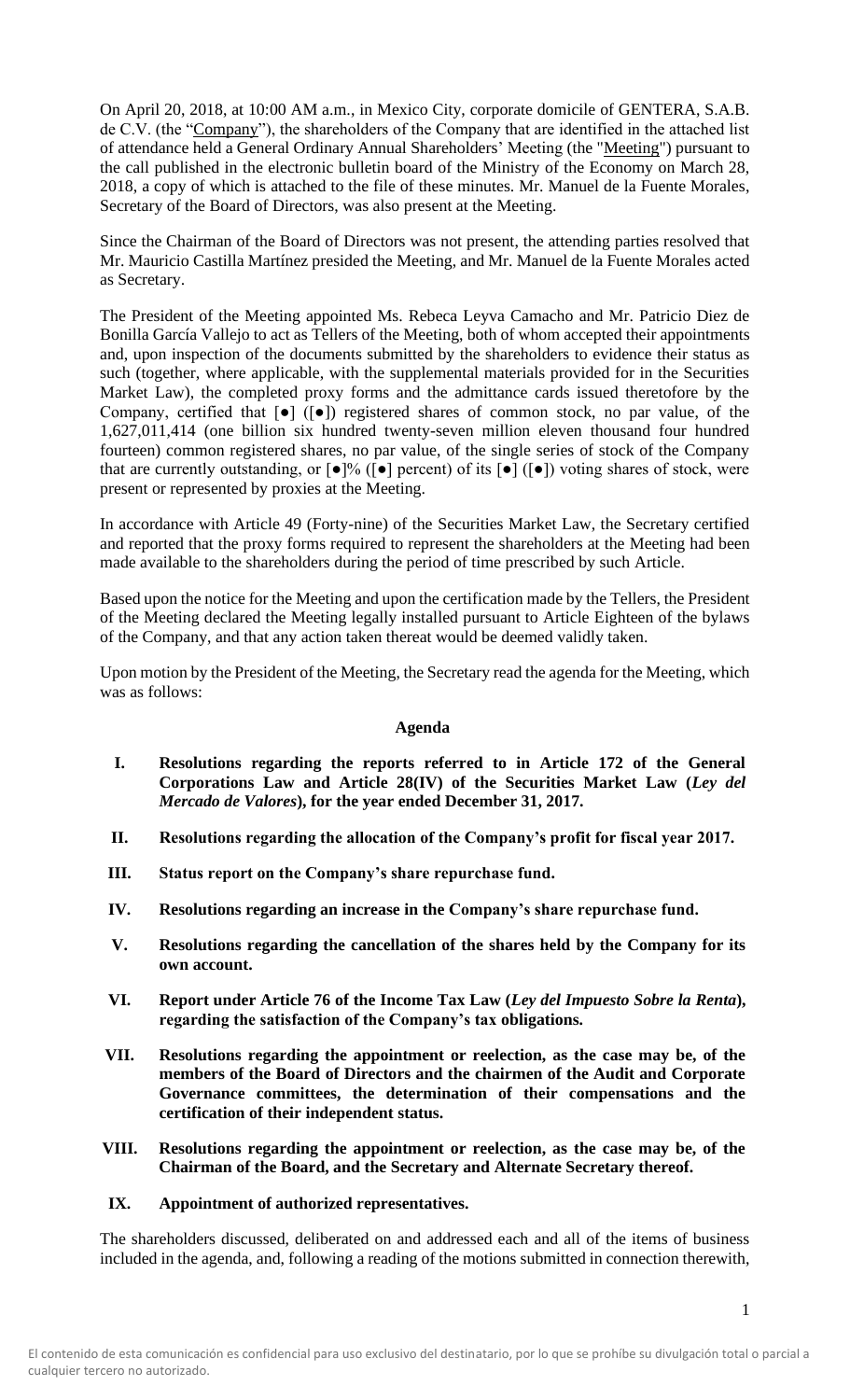which are appended to the file of these minutes, took the following actions by a majority of the votes present or represented at the Meeting:

# **Resolutions**

- **I.** Resolutions regarding the reports referred to in Article 172 of the General Corporations Law and Article 28(IV) of the Securities Market Law (*Ley del Mercado de Valores*), for the year ended December 31, 2017.
	- I.1 It is hereby resolved to acknowledge and approve (i) the report submitted by each of the Corporate Governance Committee and the Audit Committee pursuant to Article 43 (Forty-three) of the Securities Market Law; (ii) the report on the Company's operations during the year ended December 31, 2017, submitted by the Chief Executive Officer pursuant to Section XI (Eleven) of Article 44 (Forty-Four) of the Securities Market Law, including (a) the annual sustainability report on the Company's performance during fiscal year 2017, and (b) the Company's consolidated financial statements for 2017, together with the independent auditor's report thereon; (iii) the opinion issued by the Board of Directors with respect to the report submitted by Chief Executive Officer; (iv) the report on the principal accounting and disclosure policies and criteria followed in connection with the preparation of the Company's financial information, submitted by the Board of Directors pursuant to paragraph (b) of Article 172 (One Hundred Seventy-two) of the General Corporations Law; and (v) the report on the activities of the Board of Directors during fiscal year 2016, submitted by the Board of Directors pursuant to Article 28 (Twenty-eight), Section IV (Four), paragraph (e), of the Securities Market Law. The aforementioned reports were read by the Secretary upon request of the President of the Meeting.
	- I.2 It is hereby resolved to attach to the minutes of this Meeting a copy of each of the reports referred to in item I.1 above, including the Company's financial statements as of and for the year ended December 31, 2017, which are comprised of the following documents:
		- **Balance Sheet:**
		- Income Statement;
		- **Example 1** Statement of Changes in Stockholders' Equity;
		- Cash Flow Statement: and
		- Notes to the Financial Statements.
	- I.3 It is hereby resolved to approve each and all of the actions taken and the transactions entered into by the Company during the year ended December 31, 2017, and to ratify each and all of the actions taken the Board of Directors of the Company as of such date.

## **II. Resolutions regarding the allocation of the Company's profit for fiscal year 2017.**

- II.1 It is hereby resolved to allocate the Company's net profit pursuant to its audited financial statements as of and for the year ended December 31, 2017, as follows:
	- (i) Ps.145,244,011.28 (one hundred forty-five million two hundred forty-four thousand eleven pesos and twenty-eight cents) to increase the legal reserve fund;
	- (ii) Ps.79,813,846.34 (seventy-nine million eight hundred thirteen thousand eight hundred forty-six pesos and thirty-four cents), to replenish the share repurchase fund;
	- (iii) Ps.700,000,000.00 (seven hundred million pesos) to increase the share repurchase fund; and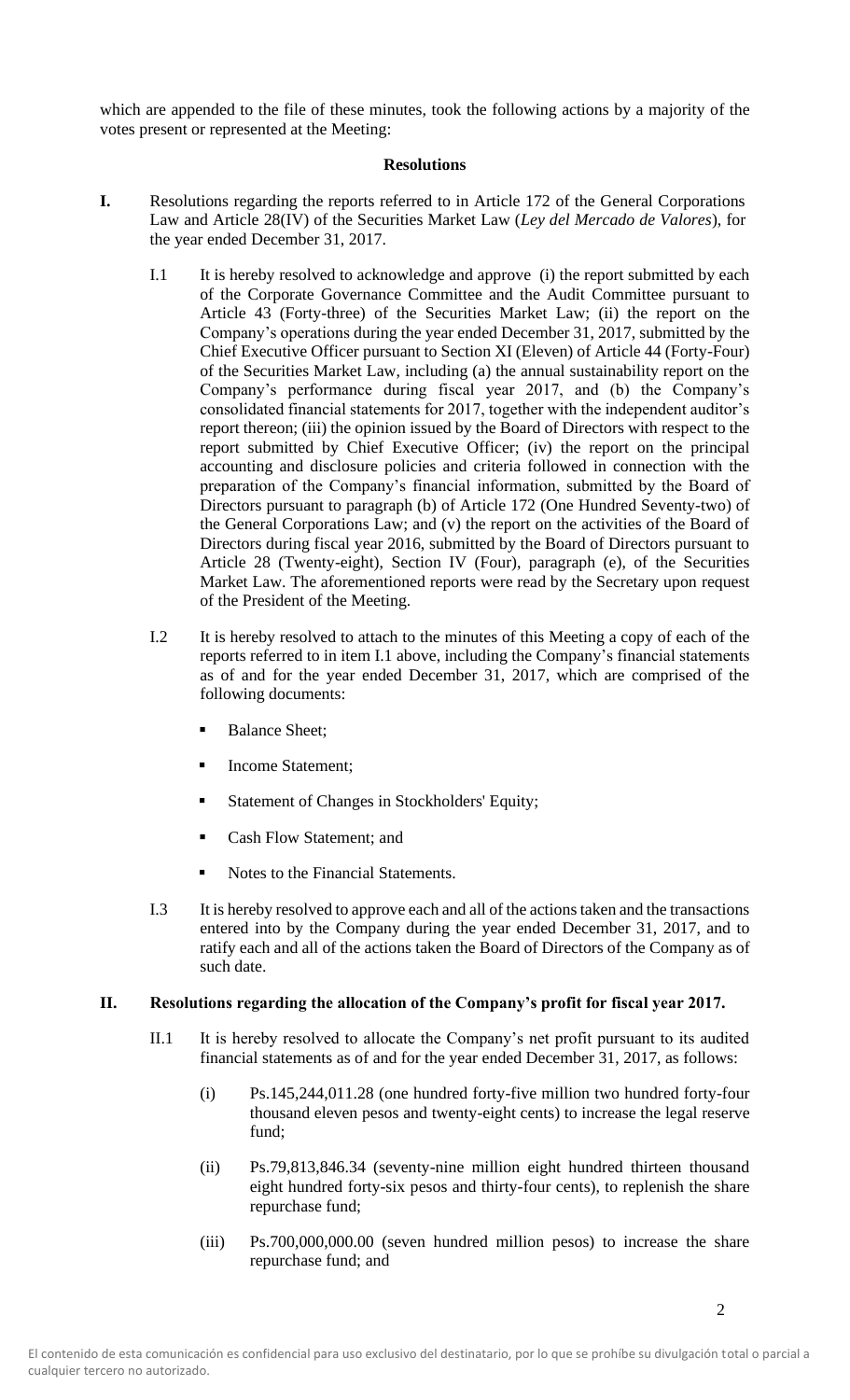- the balance, or Ps.1,979,822,367.90 (one billion nine hundred seventy-nine million eight hundred twenty-two thousand three hundred sixty-seven pesos and ninety cents) to the retained profits accounts.
- II.2 It is hereby resolved to distribute as dividends a portion of the Company's retained profits as of December 31, 2017, in the amount of Ps.1, 084,050,898.05 (one billion eighty-four million fifty thousand eight hundred ninety-eight pesos and five cents), which dividends shall be due and payable in two installments as follows: the first installment, in an amount equal to 50% (fifty percent) of the aforementioned amount, no later than on June 28, 2018; and the second installment, or the remaining balance, no later than on November 29, 2018, subject, in each case, to the tax laws currently in force and effect. The amount of dividends per share may vary depending on the number of shares outstanding as of the relevant payment date that are entitled to such dividend. Each of the aforementioned installments shall be paid through S.D. Indeval, Institución para el Depósito de Valores, S.A. de C.V ("Indeval").

The retained profits referred to in this paragraph II.2 derive from the Net Profit After Income Taxes Account (*Cuenta de Utilidad Fiscal Neta,* or CUFIN) as of December 31, 2013.

# **III. Status report on the Company's share repurchase fund.**

It is hereby resolved to acknowledge and approve in its terms the report on the condition of the Company's share repurchase fund, submitted pursuant to the last paragraph of Article 56 (Fifty-six) of the Securities Market Law and Article 60 (Sixty), Section III (Three) of the General Provisions Applicable to all Issuers and Other Participants in the Securities Market (*Disposiciones de Carácter General Aplicables a las Emisoras de Valores y a Otros Participantes del Mercado de Valores,* or *Circular Única de Emisoras*) and to the Company's Share Repurchase and Resale Policies. A copy of said report is to be attached to the minutes of this Meeting.

#### **IV. Resolutions regarding an increase in the Company's share repurchase fund.**

It is hereby resolved to increase the amount of the share repurchase fund to Ps.1,400,000,000.00 (one billion four hundred million pesos), which shall be allocated in accordance with the Policies Regarding the Repurchase and Resale of the Company's Shares of Stock.

#### **V. Resolutions regarding the cancellation of the shares held by the Company for its own account.**

- V.1 It is deemed in the Company's interest to cancel 2,459,999 (two million four hundred fifty-nine thousand nine hundred ninety-nine) shares of the Company's single series of common stock, no par value, which represent a portion of the Company's variable capital and were repurchased by the Company during the period from May 20, 2016 to March 9, 2017, without such cancellation resulting in a decrease in the Company's capital.
- V.2 As a result of the above, as of the date hereof the Company's capital is divided into 1,624,551,415 (one billion six hundred twenty-four million five hundred fifty-one thousand four hundred fifteen) registered shares of a single series of common stock, no par value, of which 415,595,676 (four hundred fifteen million five hundred ninety-five thousand six hundred seventy-six) shares account for the fixed portion of the Company's capital and Ps.1,208,955,739 (one billion two hundred eight million nine hundred fifty-five thousand seven hundred thirty-nine) shares account for the variable portion of the Company's capital.
- V.3 Based upon the above, it is hereby resolved to: (i) take all such actions as may be necessary to withdraw from Indeval the 2,459,999 (two million four hundred fiftynine thousand nine hundred ninety-nine) shares that have now been canceled; (ii) update the registration of the Company's securities with the National Securities Registry (*Registro Nacional de Valores*); and (iii) exchange the stock certificates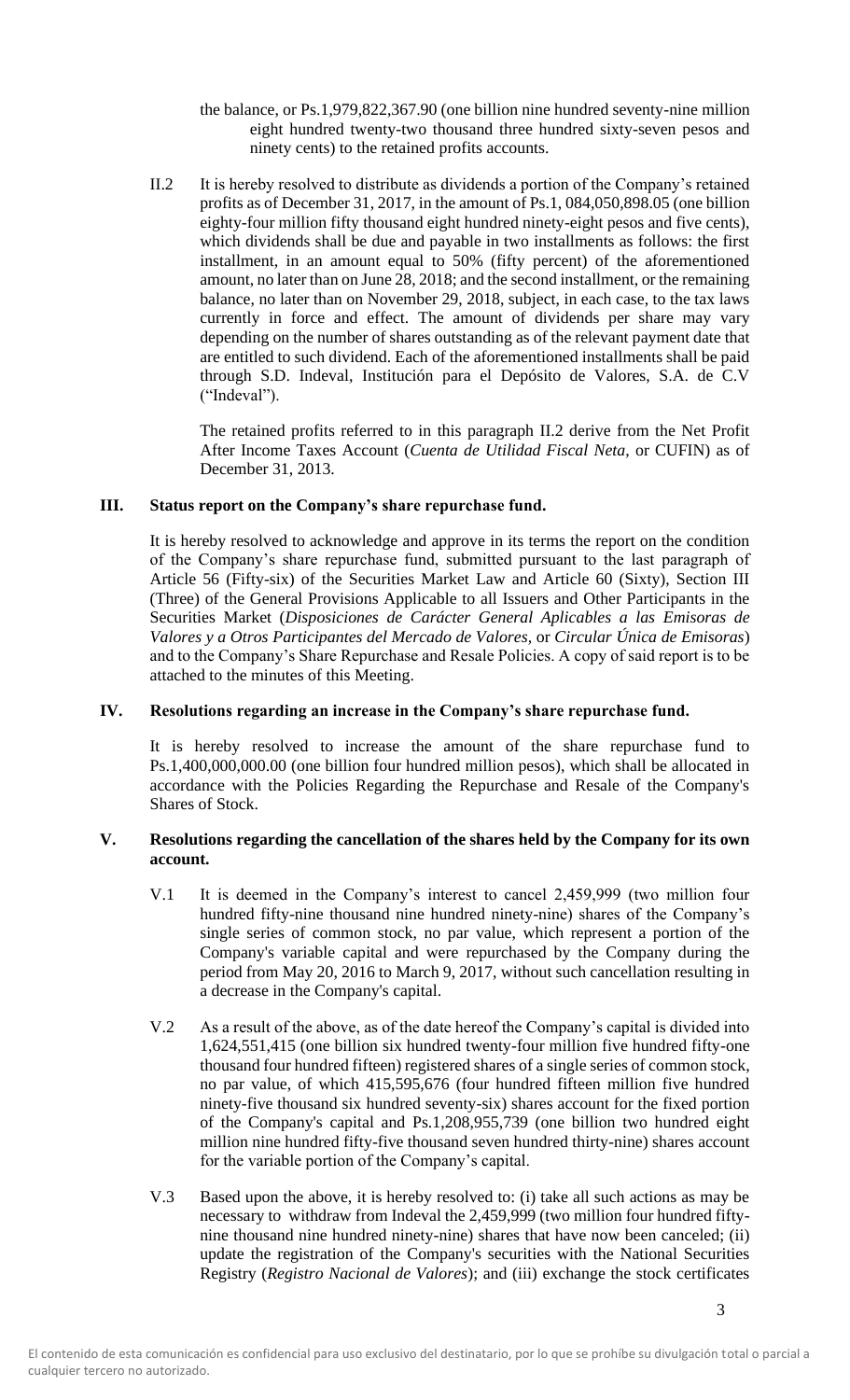that are currently deposited with Indeval, to reflect the cancellation of the aforementioned shares.

### **VI. Report under Article 76 of the Income Tax Law (***Ley del Impuesto Sobre la Renta***), regarding the satisfaction of the Company's tax obligations.**

It is hereby resolved to acknowledge the submission of the report prescribed by Article 76 of the Income Tax Law, regarding the satisfaction of the Company's tax obligations for the year ended December 31, 2017, which report was read aloud by the Secretary. According to such report, as of the date hereof the Company is in compliance with all of its tax obligations. A copy of said report is to be attached to the minutes of this Meeting.

#### **VII. Resolutions regarding the appointment or reelection, as the case may be, of the members of the Board of Directors and the chairmen of the Audit and Corporate Governance committees, the determination of their compensations and the certification of their independent status.**

VII.1 It is hereby resolved to accept the resignations of Messrs. Juan José Gutiérrez Chapa and Luis Fernando Narchi Karam as members of the Board of Directors.

It is hereby acknowledged that the shareholders expressed to Messrs. Gutiérrez and Narchi their gratitude for their service, approved each and all of the actions taken by them during the performance of their duties, and released them from any and all liability in connection therewith.

- VII.2 It is hereby resolved to reelect Messrs. Antonio Rallo Verdugo, Carlos Antonio Danel Cendoya, Carlos Labarthe Costas, Claudio Xavier González Guajardo, Francisco Javier Arrigunaga Gómez del Campo, John Anthony Santa María Otazúa, José Ignacio Ávalos Hernández, José Manuel Canal Hernando and Juan Ignacio Casanueva Pérez, and Mses. Martha Elena González Caballero and Rose Nicole Dominique Reich Sapire, as members of the the Board of Directors.
- VII.3 As a result of the above, the Board of Directors of the Company shall be hereafter comprised of the following individuals, whose independent or related status is noted next to their respective names:

| <b>Directors</b>                            | <b>Status</b> |
|---------------------------------------------|---------------|
| Antonio Rallo Verdugo                       | Independent   |
| Carlos Antonio Danel Cendoya                | Related       |
| <b>Carlos Labarthe Costas</b>               | Related       |
| Claudio Xavier González Guajardo            | Independent   |
| Francisco Javier Arrigunaga Gómez del Campo | Independent   |
| John Anthony Santa María Otazúa             | Independent   |
| José Ignacio Ávalos Hernández               | Related       |
| José Manuel Canal Hernando                  | Independent   |
| Juan Ignacio Casanueva Pérez                | Related       |
| Martha Elena González Caballero             | Independent   |
| Rose Nicole Dominique Reich Sapire          | Independent   |

- VII.4 It is hereby resolved to reelect Ms. Rose Nicole Dominique Reich Sapire as President of the Corporate Practices Committee.
- VII.5 It is hereby resolved to reelect Ms. Martha Elena González Caballero as President of the Audit Committee.
- VII.6 Those directors who hold senior management positions shall receive no compensation whatsoever in connection with the performance of their duties as board members. All other members of the Board of Directors and of any committee thereof shall receive such compensations as the Corporate Governance Committee may determine.